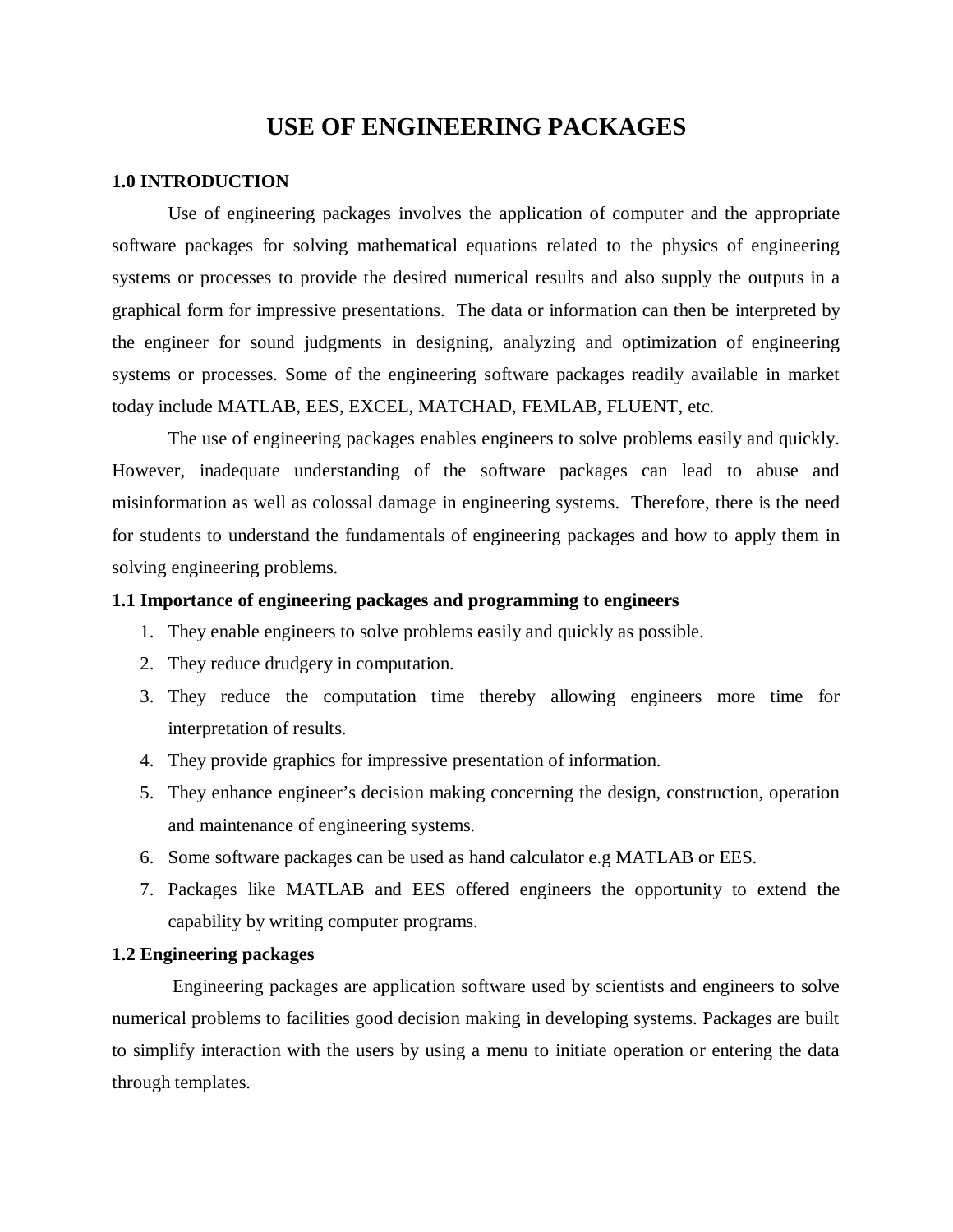Engineering software packages are limited by capabilities found in their standard mode of operation. For example, a system of linear equations or plot of *x*-*y* values can be solved with either Excel or MATLAB or EES software. This is because of the little effort involved, hence most users tend to adopt this mode of operation.

However, when problems arise that is beyond the standard capability of the tool, users are advice to choose from the following alternatives:

- 1. Search for a different package and see if it is capable of solving the problem.
- 2. Learning how to write computer programs that allow the user to extend the capabilities of the tool.
- 3. Learning the basic skills required for linking one software package with another.

#### **1.3 Computer programs**

Computer programs are set of instructions that direct the computer to perform a certain task. The grammatical structures are syntax and semantics, which give the symbols and rules used to compose statements and the meaning associated with the statements. For a program to be executed, it must be translated into a sequence of basic machine instruction.

User's statements are typed on a keyboard for entry into machine-readable medium. The translator (compiler) program accepts these statements as input and translates (compiles) them into a sequence of basic machine instructions which form the executable version of the program. After that, the translated (compiled) program can then be run. The process whereby the user supplies information to a computer via command or with menu option is referred to programming.

Typically, a computer program contains the following:

- 1. Simple information representation (constants, variables, and type declarations).
- 2. Advanced information representation (data structure, arrays, and records).
- 3. Mathematical formulas (assignment, priority rules, and intrinsic functions).
- 4. Input/output.
- 5. Logical representation (sequence, selection, and repetition).
- 6. Modular programming (functions and subroutines).

#### **1.4 Structured programming**

Structured programming is set of rules that prescribe good style for writing programs in order to ensure that the programs are clear and easy to understand. A well-structured program is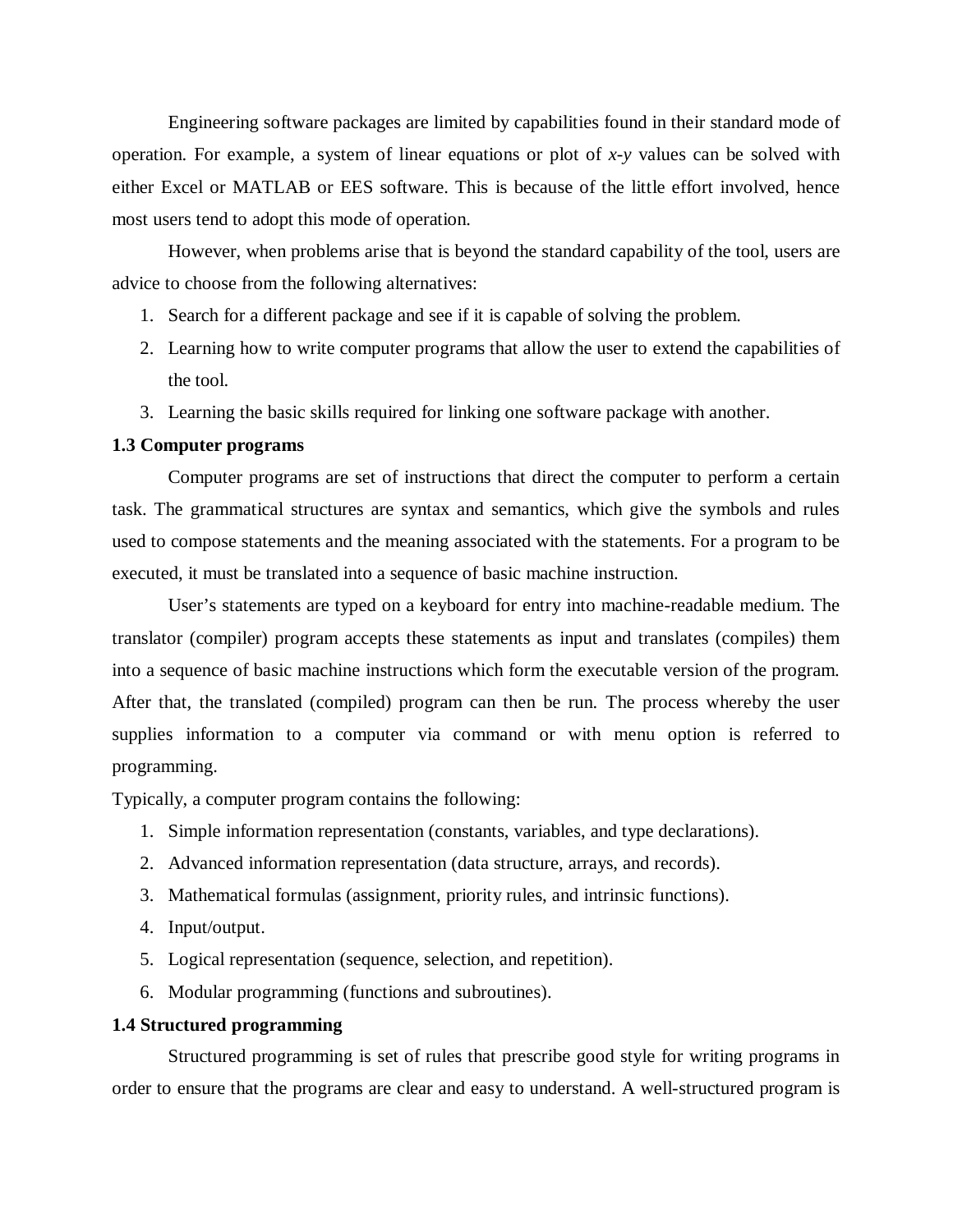easier to debug and test. It is also flexible enough to allow considerable creativity and personal expression. Its rules impose enough constraints to render the resulting codes far superior.

The key idea behind structured programming is that any numerical algorithm can be composed using the three fundamental control structures: sequence, selection, and repetition. By these structures, the resulting computer code will be clearer and easier to follow.

#### **1.5 Logical representation**

#### **1.5.1 Sequence.**

The sequence structure expresses the idea that unless the user directs it otherwise, the computer code is to implement one instruction at a time. The structure can be expressed as a flowchart or pseudocode.

#### **1.5.2 Selection**

Contrary to the step-by-step sequence structure, selection provides a means of splitting the program's flow into branches based on the outcome of a logical condition. The two fundamental ways for doing this are *IF/THEN and IF/THEN/ELSE* structures.

The *IF/THEN* structure also called single alternative decision allows for a detour in the program flow if a logical condition is true. If it is false, nothing happens and the program moves directly to the next statement following the ENDIF.

The *IF/THEN/ELSE* structure also known as double-alternative decision behaves in the same manner for a true condition. However, if the condition is false, the program implements the code between the ELSE and the ENDIF.

#### **1.5.3 Repetition**

Repetition can also be referred to as looping. It provides a means to implement instructions repeatedly. Loop is divided into two based on how they are terminated.

The first and most fundamental type is called a decision loop because it terminates based on the result of a logical condition.

The other is DOEXIT construct, also called a break loop. This structure repeats until a logical condition is true.

#### **1.6 Modular programming**

It involves the breaking down of computer programs into small or subprograms or modules that can be developed and tested separately.

Important feature of modules are: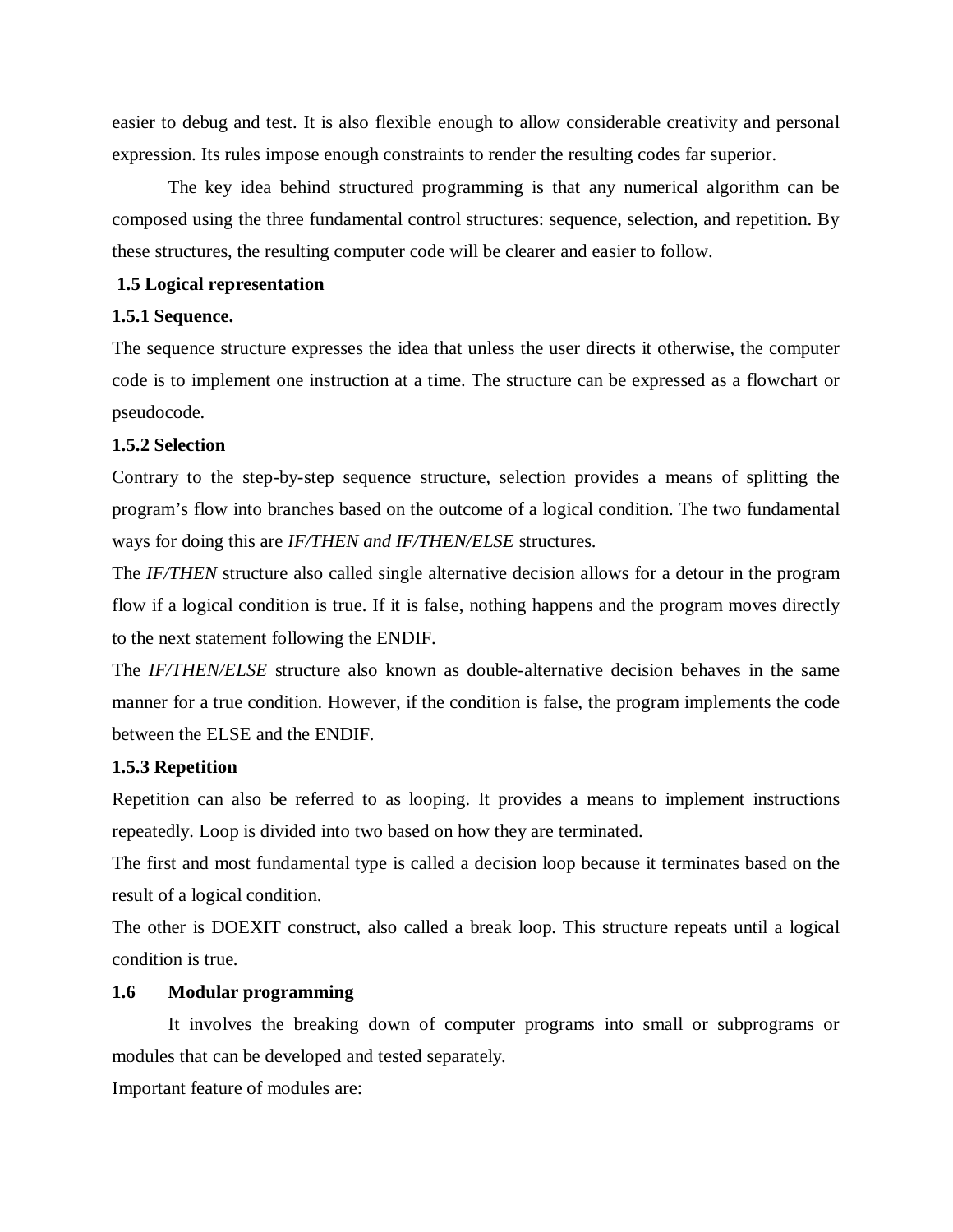- 1. They can be as independent and self-contained as possible.
- 2. They are typically designed to perform a specific and well-defined function.
- 3. They have one entry and one exit point.
- 4. They are usually short and highly focused.

### **Advantages of modular programming**

- 1. Program maintenance and modification are facilitated. This is primarily due to the fact that new modules can be developed to perform additional tasks and then easily incorporated into the already coherent and organized scheme.
- 2. The use of small, self-contained units makes the underlying logic easier to devise and to understand for both the developer and the user.
- 3. Development is facilitated because each module can be perfected in isolation.
- 4. Modular design also increases the ease with which a program can be debugged and tested because errors can be more easily isolated.

### **2.0 Engineering packages**

### **Excel**

Excel is the spreadsheet produced by Microsoft, Inc. Spreadsheets are a special type of mathematical software that allows the user to enter and carried calculations on rows and columns of data. Excel has some built-in numerical capabilities including equation solving, curve fitting, and optimization. It also has several visualization tools, such as graphs and three-dimensional surface plots that serve as valuable tools for numerical analysis. *Illustrative example:*

We will show how these capabilities can be used to solve the parachutist problem given as

$$
V = \frac{gm}{C_d} \left( 1 - e^{-\frac{C_d t}{m}} \right)
$$

Where:  $g =$  acceleration due to gravity (9.81 m/s), m = mass of parachute (68.1 kg),  $C_d =$  drag coefficient (12.5) and  $t =$  time (0 to 3 s).

## Solution

The first step involves entering labels and numbers into the spreadsheet cells as shown below